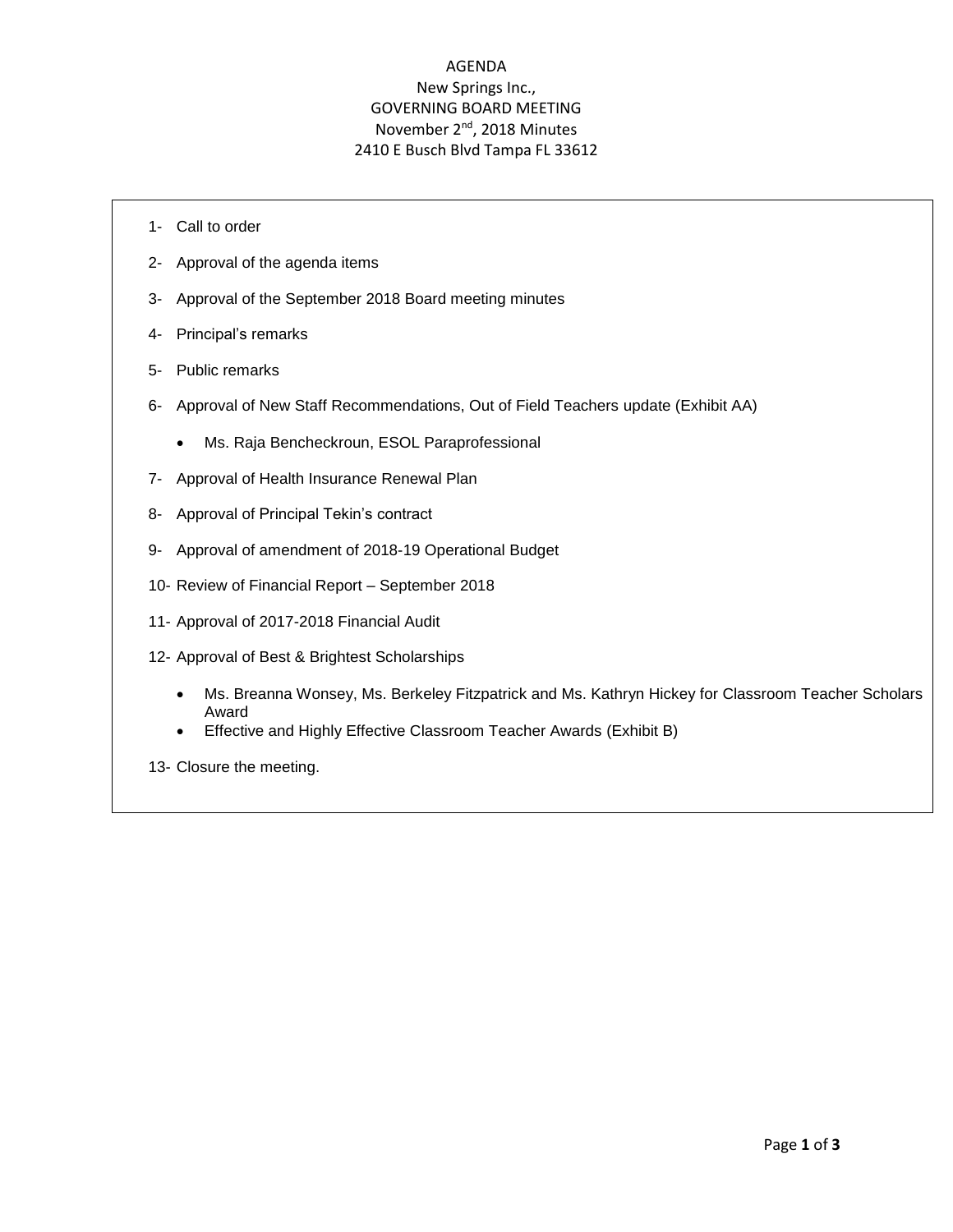# AGENDA New Springs Inc., GOVERNING BOARD MEETING November 2<sup>nd</sup>, 2018 Minutes 2410 E Busch Blvd Tampa FL 33612

### Additional Information New Springs Inc. Thursday, November 2<sup>nd</sup> 2018 6:00pm

#### **Issues/ Items motioned voted on by Governing Board Members:**

- **1.** The Board meeting was called to order at 6:44 pm by Dr. Yildirim
- **2.** Dr. Akin moved to approve the November 2<sup>nd</sup> 2018 agenda items. Mr. Gultekin 2<sup>nd</sup> the motion. **The board unanimously approved the agenda.**
- **3.** Dr. Akin moved to approve September  $20^{\text{th}}$  2018 NSS board meeting minutes. Mr. Gultekin  $2^{\text{nd}}$  the motion. **The board unanimously approved September 20th 2018 NSS board meeting minutes.**
- **4. Principal Remarks.** Dr. Yildirim opened the floor for Mr. Tekin. Mr. Tekin talked about the following items;
	- Number of devices for online instructions resources has increased
	- Updating Internet Service Provider for more bandwidth is now needed
- **5. Public Remarks.** No remarks were made.
- **6.** Mr. Gultekin moved to approve hiring of new staff members and the out of field assignments (Exhibit AA) for 2018-19 school year. Dr. Akin 2<sup>nd</sup> the motion. **The board unanimously approved the hiring of new staff member(s) listed below and out of field assignments.**
	- a. Ms. Raja Benchekroun, ESOLParaprofessional
- 7. Dr. Akin moved to approve Health Insurance Renewal. Mr. Gultekin 2<sup>nd</sup> the motion. **The board unanimously approved the Health Insurance Renewal.**
- **8.** Mr. Gultekin moved to approve renewal of Principal Tekin's contract. Dr. Akin 2<sup>nd</sup> the motion. **The board unanimously approved the renewal of Principal Tekin's contract.**
- **9.** Mr. Gultekin moved to approve the amendment of 2018-19 Operational Budget. Dr. Akin 2<sup>nd</sup> the motion. **The board unanimously approved the amendment of 2018-19 operational budget.**
- **10.** The board reviewed the Monthly Financial Report of September 2018. Board had their questions clarified by Principal Mr. Tekin.
- 11. Mr. Gultekin moved to approve the final 2017-18 Financial Audit Report. Dr. Akin 2<sup>nd</sup> the motion. The **board unanimously approved the 2017-18 Financial Audit Report.**
- **12.** Mr. Gultekin moved to approve purchasing i-Ready software. Mr. Gultekin 2nd the motion. **The board unanimously approved purchasing of the i-Ready software.**